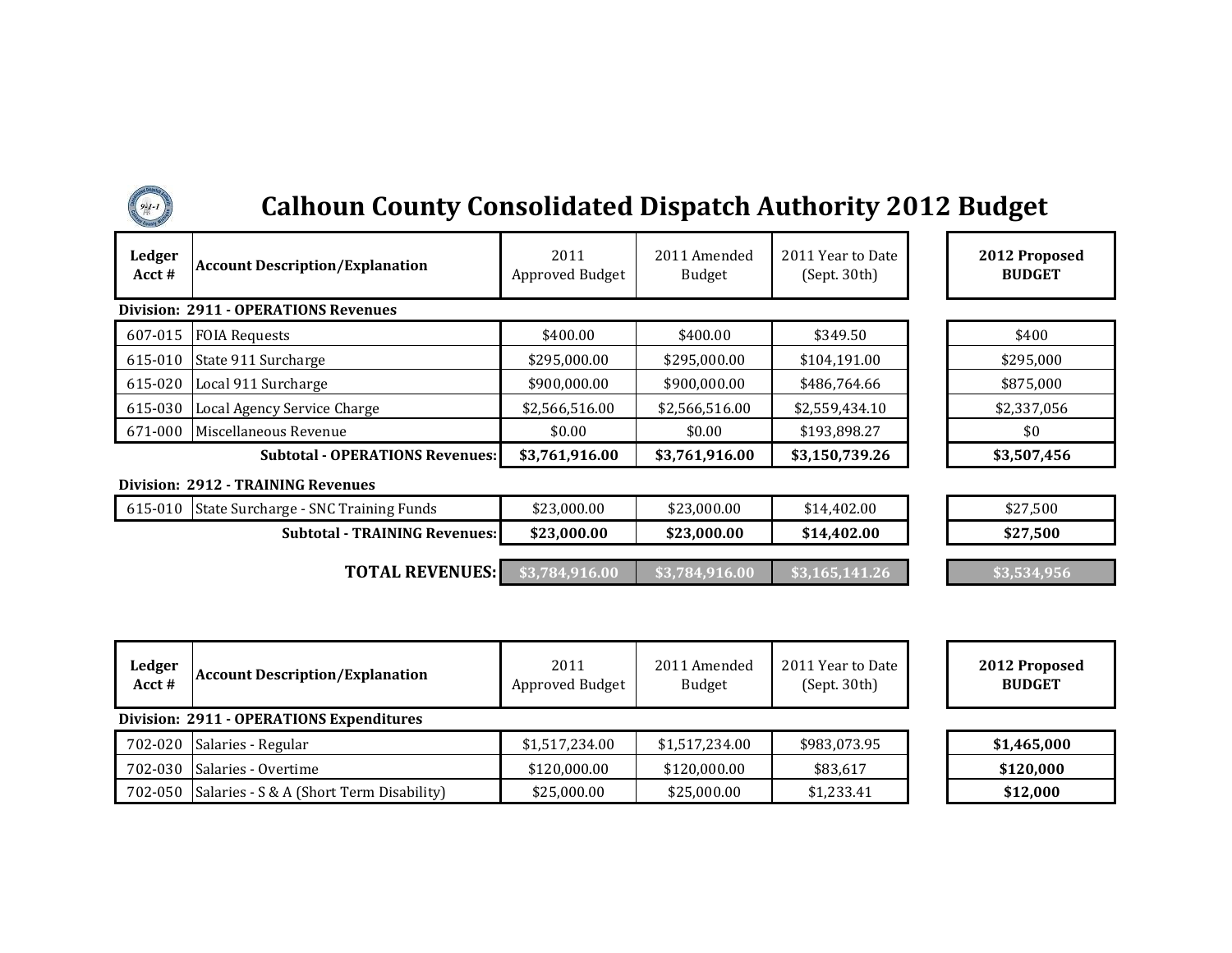| Ledger<br>Acct# | <b>Account Description/Explanation</b>            | 2011<br>Approved Budget | 2011 Amended<br><b>Budget</b> | 2011 Year to Date<br>(Sept. 30th) | 2012 Proposed<br><b>BUDGET</b> |  |  |
|-----------------|---------------------------------------------------|-------------------------|-------------------------------|-----------------------------------|--------------------------------|--|--|
|                 | <b>Division: 2911 - OPERATIONS Expenditures</b>   |                         |                               |                                   |                                |  |  |
| 703-000         | Longevity Pay                                     | \$0.00                  | \$0.00                        | \$9,175.00                        | X                              |  |  |
| 704-030         | <b>Bereavement Pay</b>                            | \$0.00                  | \$0.00                        | \$171.60                          | \$3,000                        |  |  |
| 706-000         | <b>Termination Pay</b>                            | \$0.00                  | \$0.00                        | \$117.98                          | \$3,000                        |  |  |
| 710-000         | Payment in Lieu of Insurance                      | \$15,000.00             | \$15,000.00                   | \$7,076.00                        | \$12,000                       |  |  |
| 715-020         | Auto Allowance                                    | \$3,600.00              | \$3,600.00                    | \$2,700.00                        | \$3,600                        |  |  |
| 719-000         | <b>Workers Compensation</b>                       | \$8,517.00              | \$8,517.00                    | \$2,630.62                        | \$6,000                        |  |  |
| 720-010         | Hospitalization Insurance                         | \$326,000.00            | \$326,000.00                  | \$171,441.71                      | \$250,000                      |  |  |
| 720-020         | Dental Insurance                                  | \$22,000.00             | \$22,000.00                   | \$15,613.47                       | \$23,000                       |  |  |
| 720-030         | Vision Insurance                                  | \$4,100.00              | \$4,100.00                    | \$1,724.22                        | \$2,579                        |  |  |
| 720-040         | Life Insurance                                    | \$8,000.00              | \$8,000.00                    | \$2,131.80                        | \$4,300                        |  |  |
| 720-050         | Unemployment Insurance                            | \$24,000.00             | \$24,000.00                   | \$189.02                          | \$400                          |  |  |
| 721-000         | Social Security                                   | \$125,000.00            | \$125,000.00                  | \$80,361.69                       | \$113,000                      |  |  |
| 725-020         | MERS - Defined Contribution                       | \$22,000.00             | \$22,000.00                   | \$28,995.30                       | \$35,846                       |  |  |
| 725-030         | MERS - Defined Benefit                            | \$155,000.00            | \$155,000.00                  | \$0.00                            | \$160,000                      |  |  |
| 727-000         | General Supplies (Office, Computer, Printing etc) | \$12,000.00             | \$12,000.00                   | \$4,054.71                        | \$9,000                        |  |  |
| 730-000         | Maintenance Supplies                              | \$1,500.00              | \$1,500.00                    | \$162.22                          | \$1,000                        |  |  |
| 740-000         | <b>Uniform Supplies</b>                           | \$3,500.00              | \$3,500.00                    | \$56.00                           | \$4,000                        |  |  |
| 760-000         | Kitchen Supplies                                  | \$1,500.00              | \$1,500.00                    | \$490.70                          | \$1,200                        |  |  |
| 801-010         | <b>Contractual Services</b>                       | \$248,762.00            | \$248,762.00                  | \$240,683.86                      | \$288,771                      |  |  |
| 805-020         | <b>Consultant Fees</b>                            | \$1,500.00              | \$1,500.00                    | \$0.00                            | \$1,000                        |  |  |
| 805-070         | <b>Audit Fees</b>                                 | \$7,500.00              | \$7,500.00                    | \$7,500.00                        | \$7,500                        |  |  |
| 810-000         | Administrative Fees                               | \$55,000.00             | \$55,000.00                   | \$55,000.00                       | \$50,000                       |  |  |
|                 | 813-010 Legal Fees: General                       | \$15,000.00             | \$15,000.00                   | \$639.41                          | \$10,000                       |  |  |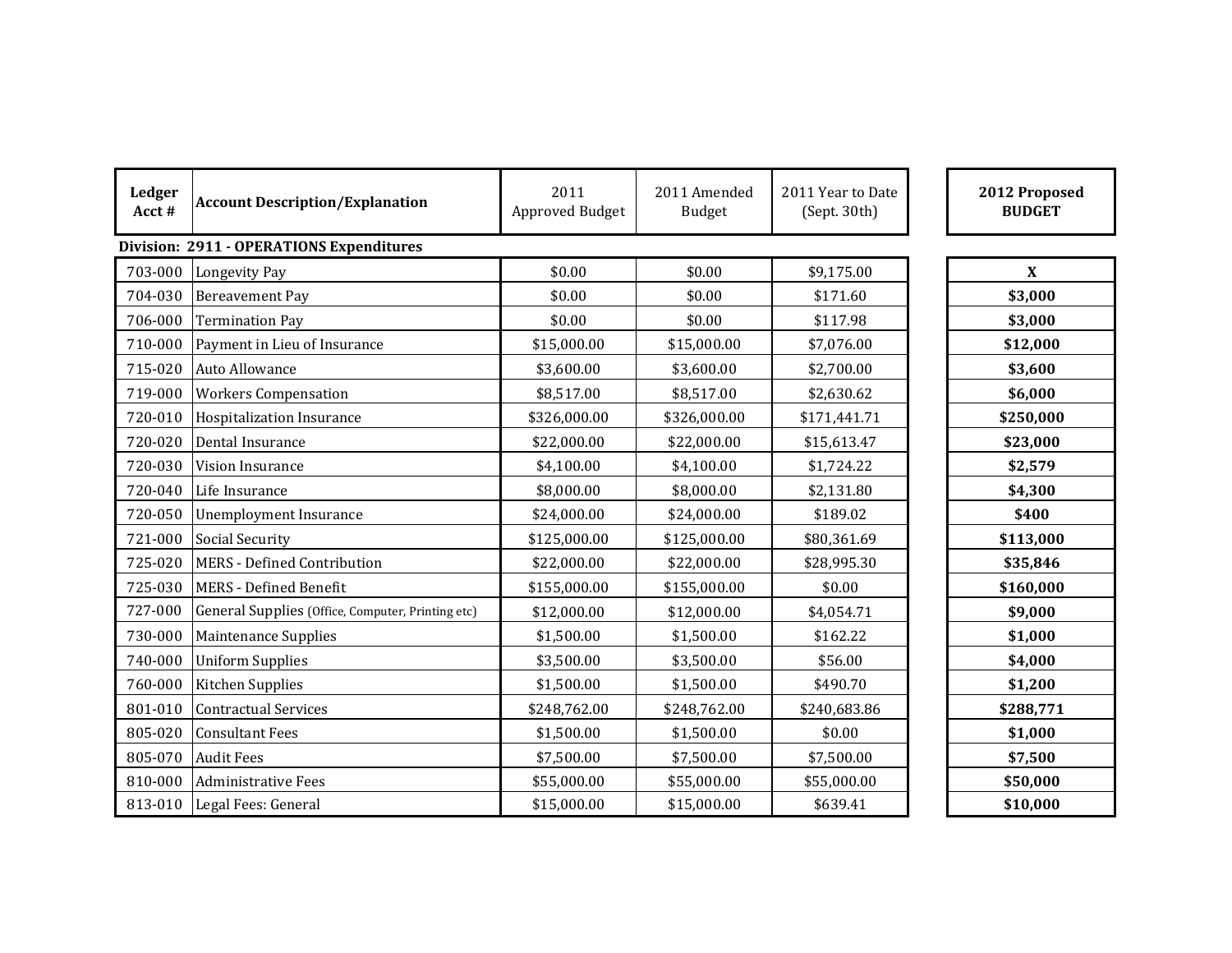| Ledger<br>Acct#                                 | <b>Account Description/Explanation</b>      | 2011<br>Approved Budget | 2011 Amended<br>Budget | 2011 Year to Date<br>(Sept. 30th) | 2012 Proposed<br><b>BUDGET</b> |
|-------------------------------------------------|---------------------------------------------|-------------------------|------------------------|-----------------------------------|--------------------------------|
| <b>Division: 2911 - OPERATIONS Expenditures</b> |                                             |                         |                        |                                   |                                |
| 820-010                                         | <b>Interpreter Fees</b>                     | \$600.00                | \$600.00               | \$0.00                            | \$500                          |
| 835-020                                         | Employee Physical Examinations              | \$800.00                | \$800.00               | \$401.00                          | \$800                          |
| 835-030                                         | <b>Drug Testing</b>                         | \$1,200.00              | \$1,200.00             | \$20.00                           | \$720                          |
| 850-020                                         | Cell/Mobile Telephone Service               | \$2,300.00              | \$2,300.00             | \$1,440.00                        | \$2,300                        |
| 850-030                                         | Telephone Service                           | \$33,000.00             | \$33,000.00            | \$20,319.41                       | \$29,000                       |
| 850-060                                         | <b>Internet Service</b>                     | \$6,250.00              | \$6,250.00             | \$474.73                          | \$7,500                        |
| 850-070                                         | Copying                                     | \$1,500.00              | \$1,500.00             | \$242.58                          | \$2,000                        |
| 850-080                                         | Mailing                                     | \$3,000.00              | \$3,000.00             | \$152.93                          | \$3,000                        |
| 870-010                                         | General Travel Expense (lodging, food, etc) | \$6,000.00              | \$6,000.00             | \$1,722.38                        | \$6,000                        |
| 870-020                                         | <b>Travel Mileage</b>                       | \$2,000.00              | \$2,000.00             | \$561.85                          | \$2,500                        |
| 870-030                                         | Training                                    | \$5,000.00              | \$5,000.00             | \$2,360.00                        | \$5,000                        |
| 871-010                                         | <b>Education Expense</b>                    | \$5,000.00              | \$5,000.00             | \$4,270.56                        | \$5,000                        |
| 900-000                                         | Printing                                    | \$1,500.00              | \$1,500.00             | \$1,149.57                        | \$2,500                        |
| 905-000                                         | Advertising                                 | \$1,000.00              | \$2,000.00             | \$1,001.12                        | \$2,000                        |
| 915-000                                         | Organization/Subscription Fees              | \$1,500.00              | \$1,500.00             | \$1,189.50                        | \$2,300                        |
| 920-010                                         | Utilities - Gas                             | \$2,000.00              | \$2,000.00             | \$260.10                          | \$2,500                        |
| 920-020                                         | Utilities - Electric                        | \$35,000.00             | \$34,000.00            | \$10,820.29                       | \$25,000                       |
| 934-010                                         | Equipment Maintenance/Repair                | \$12,000.00             | \$12,000.00            | \$4,393.00                        | \$12,000                       |
| 940-030                                         | Rent: Building/Office Space                 | \$24,987.00             | \$24,987.00            | \$21,284.20                       | \$21,285                       |
| 955-000                                         | Misc Services Expense                       | \$8,400.00              | \$8,400.00             | \$2,385.76                        | \$6,500                        |
| 958-010                                         | Insurance Premium (Liability)               | \$50,000.00             | \$50,000.00            | \$39,089.00                       | \$42,000                       |
| 976-000                                         | <b>Project Costs</b>                        | \$16,000.00             | \$16,000.00            | \$7,595.00                        | \$0                            |
| 980-000                                         | Equipment: Capital (over \$1000)            | \$31,000.00             | \$56,534.00            | \$40,212.00                       | \$68,250                       |
| 980-010                                         | Equipment: Small Equipment (under \$1000)   | \$0.00                  | \$14,671.00            | \$2,096.00                        | \$12,000                       |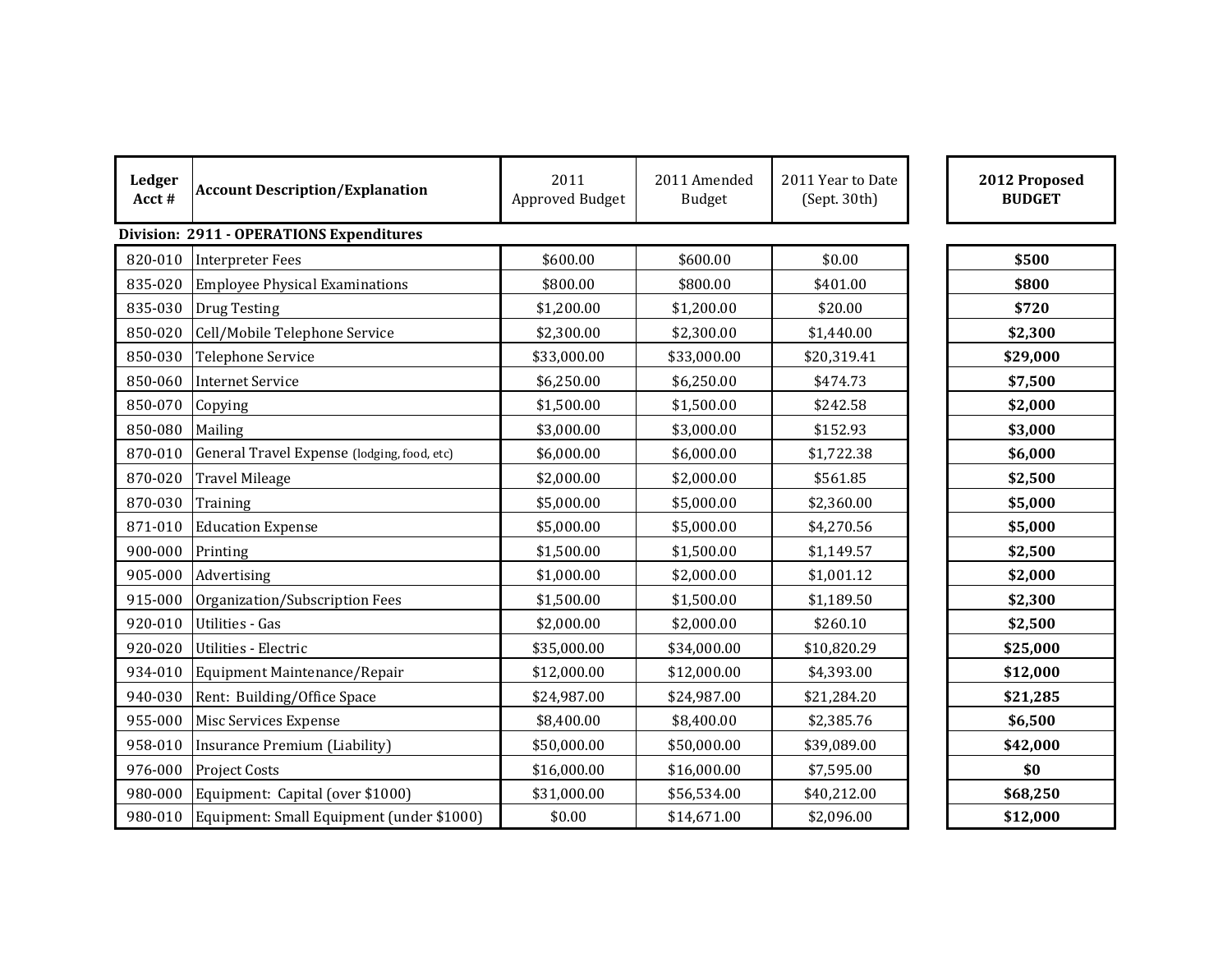| Ledger<br>Acct # | <b>Account Description/Explanation</b>          | 2011<br>Approved Budget | 2011 Amended<br><b>Budget</b> | 2011 Year to Date<br>(Sept. 30th) | 2012 Proposed<br><b>BUDGET</b> |
|------------------|-------------------------------------------------|-------------------------|-------------------------------|-----------------------------------|--------------------------------|
|                  | <b>Division: 2911 - OPERATIONS Expenditures</b> |                         |                               |                                   |                                |
| 980-020          | <b>Equipment Lease</b>                          | \$460,894.00            | \$461,167.00                  | \$461,166.99                      | $\mathbf{x}$                   |
| 991-010          | Debt Service - Loan Principal                   | \$142,469.00            | \$142,469.00                  | \$118,327.32                      | \$0                            |
| 991-020          | Debt Service - Loan Interest                    | \$23,280.00             | \$23,280.00                   | \$19,796.58                       | \$0                            |
| 992-010          | Leases - Principal                              | \$0.00                  |                               |                                   | \$430,940                      |
| 992-020          | Leases - Interest                               | \$0.00                  |                               |                                   | \$30,940                       |
|                  | <b>Subtotal - OPERATIONS Expenditures:</b>      | \$3,598,393.00          | \$3,638,871.00                | \$2,461,571.54                    | \$3,308,731                    |
|                  | Division: 2912 - TRAINING Expenditures          |                         |                               |                                   |                                |
| 870-010          | Employee Travel - Other                         | \$9,000.00              | \$5,000.00                    | \$2,844.73                        | \$5,500                        |
| 870-020          | <b>Employee Mileage</b>                         | \$4,000.00              | \$2,500.00                    | \$1,123.21                        | \$3,000                        |
| 870-030          | <b>Employee Training</b>                        | \$10,000.00             | \$15,500.00                   | \$14,329.00                       | \$19,000                       |
|                  | <b>Subtotal - TRAINING Expenditures:</b>        | \$23,000.00             | \$23,000.00                   | \$18,296.94                       | \$27,500                       |
|                  | <b>TOTAL EXPENDITURES:</b>                      | \$3,621,393.00          | \$3,661,871.00                | \$2,479,868.48                    | \$3,336,231                    |

**2012 CCCDA Budget Balance: \$198,725**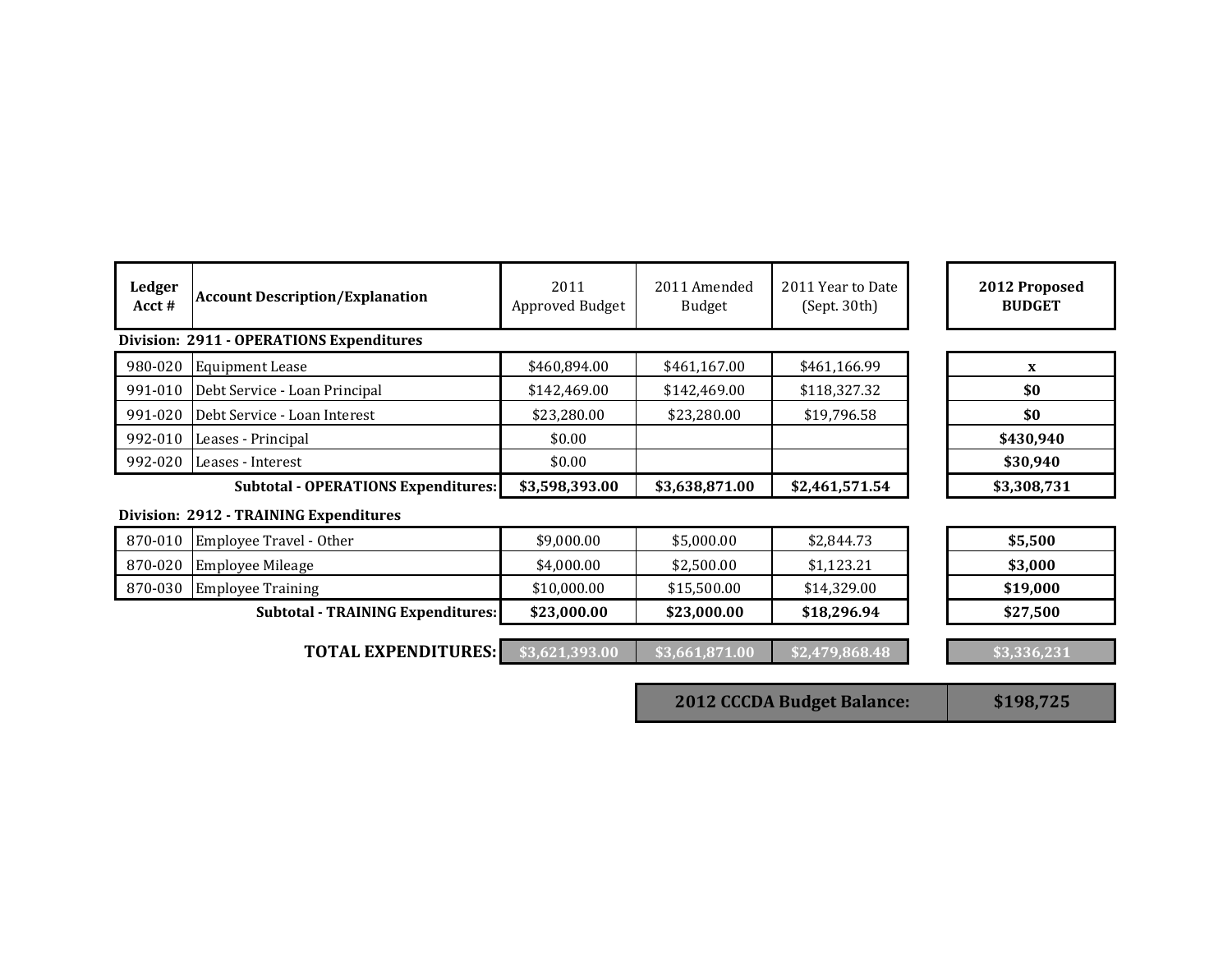## **2012 CCCDA Revenue Sources**

| <b>Revenue Account:</b> | <b>Agency/Entity</b><br><b>Received From:</b> | <b>Explanation/Description of Revenue:</b>                                                                                                                                                                                                                                                                                                                       | 2011                  | 2012        |
|-------------------------|-----------------------------------------------|------------------------------------------------------------------------------------------------------------------------------------------------------------------------------------------------------------------------------------------------------------------------------------------------------------------------------------------------------------------|-----------------------|-------------|
| 261.901.2911.607.015    | Various Individuals/Entites                   | Fees associated to the fulfillment of Freedom of Information Act requests.                                                                                                                                                                                                                                                                                       | \$400                 | \$400       |
| 261.901.2911.615.010    | State of Michigan                             | Department of Treasury distributes State Surcharge revenues quarterly. These<br>revenues are generated based on a .19 cent State Surcharge and distributed to<br>counties based on 60% per capita and 40% equally.                                                                                                                                               | \$295,000             | \$295,000   |
| 261.901.2912.615.010    | State of Michigan                             | State 9-1-1 Committee Training Funds - these funds can only be utilized for<br>approved training courses and are distributed twice each year.                                                                                                                                                                                                                    | \$27,500              | \$27,500    |
| 261.901.2911.615.020    | Various Service Suppliers                     | These revenues are generated from the Calhoun County Local 9-1-1 Surcharge of<br>.60 cents. Service suppliers collect and remit this revenue to the County<br>Treasurer.                                                                                                                                                                                         | \$900,000             | \$875,000   |
| 261.901.2911.615.030    | AMSA - Bedford Township                       | Dispatch Service Charge: Amount designated on the CCCDA Interlocal<br>Agreement Pro-Forma or AMSA; collected quarterly.                                                                                                                                                                                                                                          | \$4,400               | \$4,004     |
| 261.901.2911.615.030    | Albion, City of                               | Dispatch Service Charge: Amount designated on the CCCDA Interlocal<br>Agreement Pro-Forma; collected quarterly.                                                                                                                                                                                                                                                  | \$207,571             | \$188,890   |
| 261.901.2911.615.030    | Battle Creek, City of                         | Dispatch Service Charge: Amount designated on the CCCDA Interlocal<br>Agreement Pro-Forma; collected quarterly. This amount includes \$630k on behalf<br>of Calhoun County as part of the Jail Beds for Dispatch Services Agreement and<br>\$73k on behalf of Bedford Township due to a contractual agreement to provide<br>additional law enforcement coverage. | \$1,824,351           | \$1,660,159 |
| 261.901.2911.615.030    | <b>Barry County Central Dispatch</b>          | T1 Cost Share - BCCD pay's 1/3 of the cost of the RCM T1 line. Invoiced quarterly<br>(NOTE: 2010 was only 3/4's of the year).                                                                                                                                                                                                                                    | \$1,463               | \$1,950     |
| 261.901.2911.615.030    | Marshall, City of                             | Dispatch Service Charge: Amount designated on the CCCDA Interlocal<br>Agreement Pro-Forma; collected quarterly.                                                                                                                                                                                                                                                  | \$221,906             | \$201,934   |
| 261.901.2911.615.030    | AMSA - Springfield, City of                   | Dispatch Service Charge: Amount designated on the CCCDA Interlocal<br>Agreement Pro-Forma or AMSA; collected quarterly.                                                                                                                                                                                                                                          | \$95,551              | \$86,951    |
| 261.901.2911.615.030    | Dept. of Veteran Affairs PD                   | The VA utilizes two (2) CCCDA PMDC licenses to connect to LEIN and process<br>general queries. They are charged the yearly maintenance costs related to the<br>licenses.                                                                                                                                                                                         | \$350                 | \$350       |
| 261.901.2911.615.030    | <b>Emmett Township</b>                        | Dispatch Service Charge: Amount designated on the CCCDA Interlocal<br>Agreement Pro-Forma; collected monthly.                                                                                                                                                                                                                                                    | \$103,935             | \$94,581    |
| 261.901.2911.615.030    | Huron Potawatomi PD                           | Dispatch Service Charge: Amount designated on the CCCDA Interlocal<br>Agreement Pro-Forma; collected quarterly.                                                                                                                                                                                                                                                  | \$8,000               | \$7,280     |
| 261.901.2911.615.030    | AMSA - Leroy Township                         | Dispatch Service Charge: Amount designated on the CCCDA Interlocal<br>Agreement Pro-Forma or AMSA; collected quarterly.                                                                                                                                                                                                                                          | \$5,417               | \$4,929     |
| 261.901.2911.615.030    | AMSA - Newton Township                        | Dispatch Service Charge: Amount designated on the CCCDA Interlocal<br>Agreement Pro-Forma or AMSA; collected quarterly.                                                                                                                                                                                                                                          | \$3,837               | \$3,492     |
| 261.901.2911.615.030    | AMSA - Pennfield Township                     | Dispatch Service Charge: Amount designated on the CCCDA Interlocal<br>Agreement Pro-Forma or AMSA; collected quarterly. Calhoun County pays<br>\$77,498 of this amount due to a contractual agreement to provide additional law<br>enforcement coverage.                                                                                                         | \$90,698              | \$82,535    |
|                         |                                               |                                                                                                                                                                                                                                                                                                                                                                  | <b>REVENUE TOTAL:</b> | \$3,534,956 |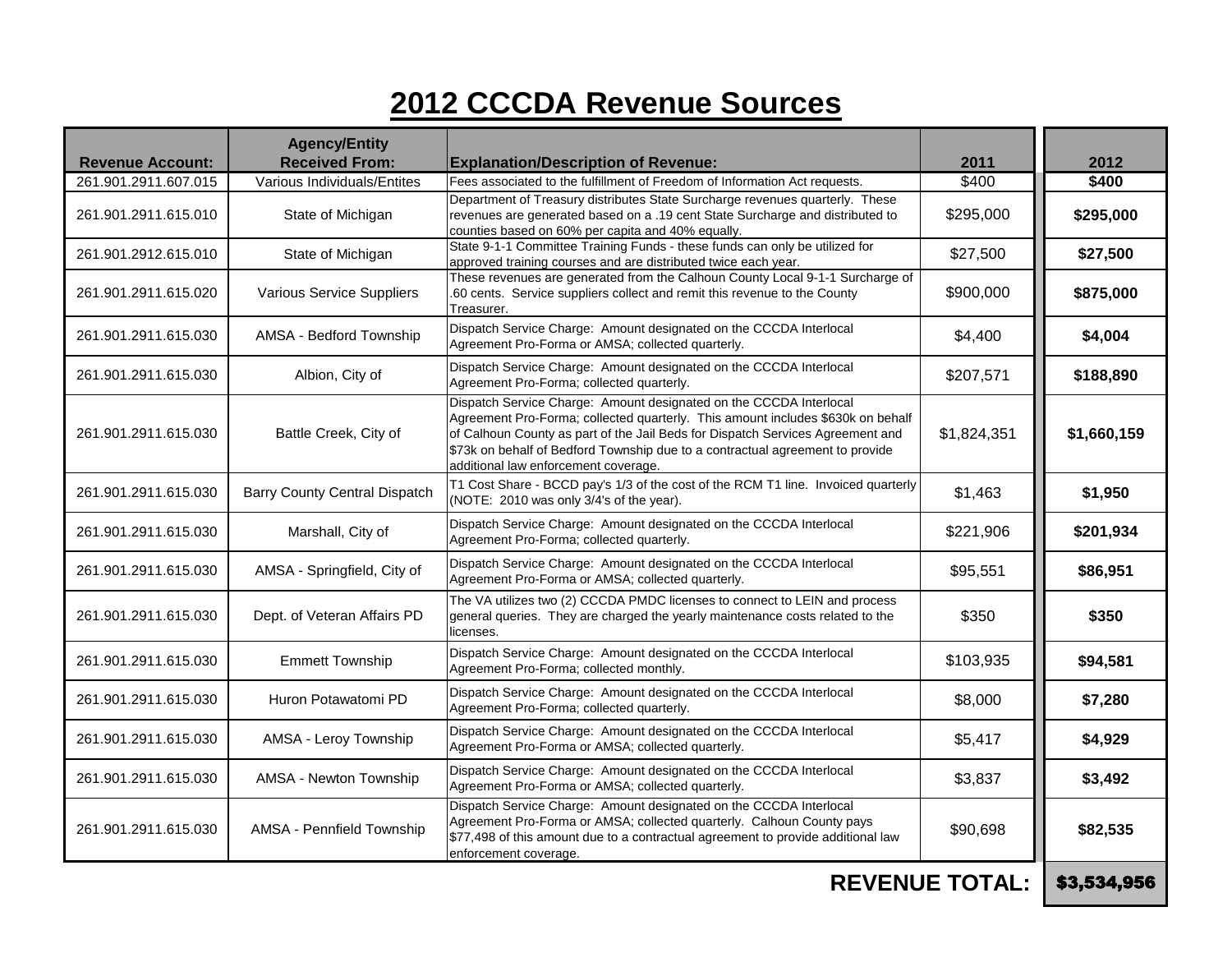| <b>Calhoun County Consolidated Dispatch Authority</b><br><b>Budget Worksheet Report</b>                                                                                                         |                                                              |                |                |                |                |  |  |
|-------------------------------------------------------------------------------------------------------------------------------------------------------------------------------------------------|--------------------------------------------------------------|----------------|----------------|----------------|----------------|--|--|
| 2010 Actual<br>2012<br>2011<br>2012 Department<br><b>Amount</b><br><b>System Generated</b><br>(3/4 of the Year)<br><b>Amended Budget</b><br><b>Account Number Description</b><br><b>Request</b> |                                                              |                |                |                |                |  |  |
| Fund: 261 - CCCDA                                                                                                                                                                               |                                                              |                |                |                |                |  |  |
| Department: 90 - Dispatch Authority                                                                                                                                                             |                                                              |                |                |                |                |  |  |
| Division: 901 - Operations                                                                                                                                                                      |                                                              |                |                |                |                |  |  |
| <b>Business Unit: 2911 - Dispatch Operations</b>                                                                                                                                                |                                                              |                |                |                |                |  |  |
| <b>PS - Personnel Services</b>                                                                                                                                                                  |                                                              |                |                |                |                |  |  |
| 702.020                                                                                                                                                                                         | <b>Salaries Regular</b>                                      | 973,920.23     | 1,517,234.00   | 1,446,869.47   | 1,465,000.00   |  |  |
| 702.030                                                                                                                                                                                         | <b>Salaries Overtime</b>                                     | 148,587.07     | 120,000.00     | 0.00           | 120,000.00     |  |  |
| 702.050                                                                                                                                                                                         | Salaries S & A                                               | 12,283.90      | 25,000.00      | 0.00           | 12,000.00      |  |  |
| 703.000                                                                                                                                                                                         | Longevity Pay Expense                                        | 0.00           | 0.00           | 0.00           | 0.00           |  |  |
| 704.030                                                                                                                                                                                         | <b>Other Pay Bereavement</b>                                 | 0.00           | 0.00           | 0.00           | 3,000.00       |  |  |
| 706.000                                                                                                                                                                                         | <b>Termination Pay Expense</b>                               | 0.00           | 0.00           | 0.00           | 3,000.00       |  |  |
| 710.000                                                                                                                                                                                         | Payment in Lieu Insurance                                    | 5,828.00       | 15,000.00      | 11,882.00      | 12,000.00      |  |  |
| 715.020                                                                                                                                                                                         | Allowance Auto                                               | 3,300.00       | 3,600.00       | 3,600.00       | 3,600.00       |  |  |
|                                                                                                                                                                                                 | <b>Account Classification Total: PS - Personnel Services</b> | \$1,143,919.20 | \$1,680,834.00 | \$1,462,351.47 | \$1,618,600.00 |  |  |
|                                                                                                                                                                                                 |                                                              |                |                |                |                |  |  |
| FB - Fringe Benefit                                                                                                                                                                             |                                                              |                |                |                |                |  |  |
| 719.000                                                                                                                                                                                         | <b>Worker's Comp Expense</b>                                 | 4,171.45       | 8,517.00       | 5,948.79       | 6,000.00       |  |  |
| 720.010                                                                                                                                                                                         | Insurance Benefits Hospitalization                           | 181,087.04     | 326,000.00     | 241,650.76     | 250,000.00     |  |  |
| 720.020                                                                                                                                                                                         | <b>Insurance Benefits Dental</b>                             | 13,703.54      | 22,000.00      | 22,788.86      | 23,000.00      |  |  |
| 720.030                                                                                                                                                                                         | <b>Insurance Benefits Vision</b>                             | 1,777.31       | 4,100.00       | 2,579.86       | 2,600.00       |  |  |
| 720.040                                                                                                                                                                                         | <b>Insurance Benefits Life</b>                               | 2,347.59       | 8,000.00       | 3,211.40       | 4,300.00       |  |  |
| 720.050                                                                                                                                                                                         | Insurance Benefits Unemployment                              | 206.64         | 24,000.00      | 186.40         | 400.00         |  |  |
| 721.000                                                                                                                                                                                         | <b>Social Security Expense</b>                               | 87,541.90      | 125,000.00     | 112,016.72     | 113,000.00     |  |  |
| 725.010                                                                                                                                                                                         | <b>Retirement CCCDA MERS DB</b>                              | 0.00           | 155,000.00     | 0.00           | 160,000.00     |  |  |
| 725.020                                                                                                                                                                                         | <b>Retirement CCCDA MERS DC</b>                              | 10,276.95      | 22,000.00      | 35,846.38      | 35,846.00      |  |  |
|                                                                                                                                                                                                 | <b>Account Classification Total: FB - Fringe Benefit</b>     | \$301,112.42   | \$694,617.00   | \$424,229.17   | \$595,146.00   |  |  |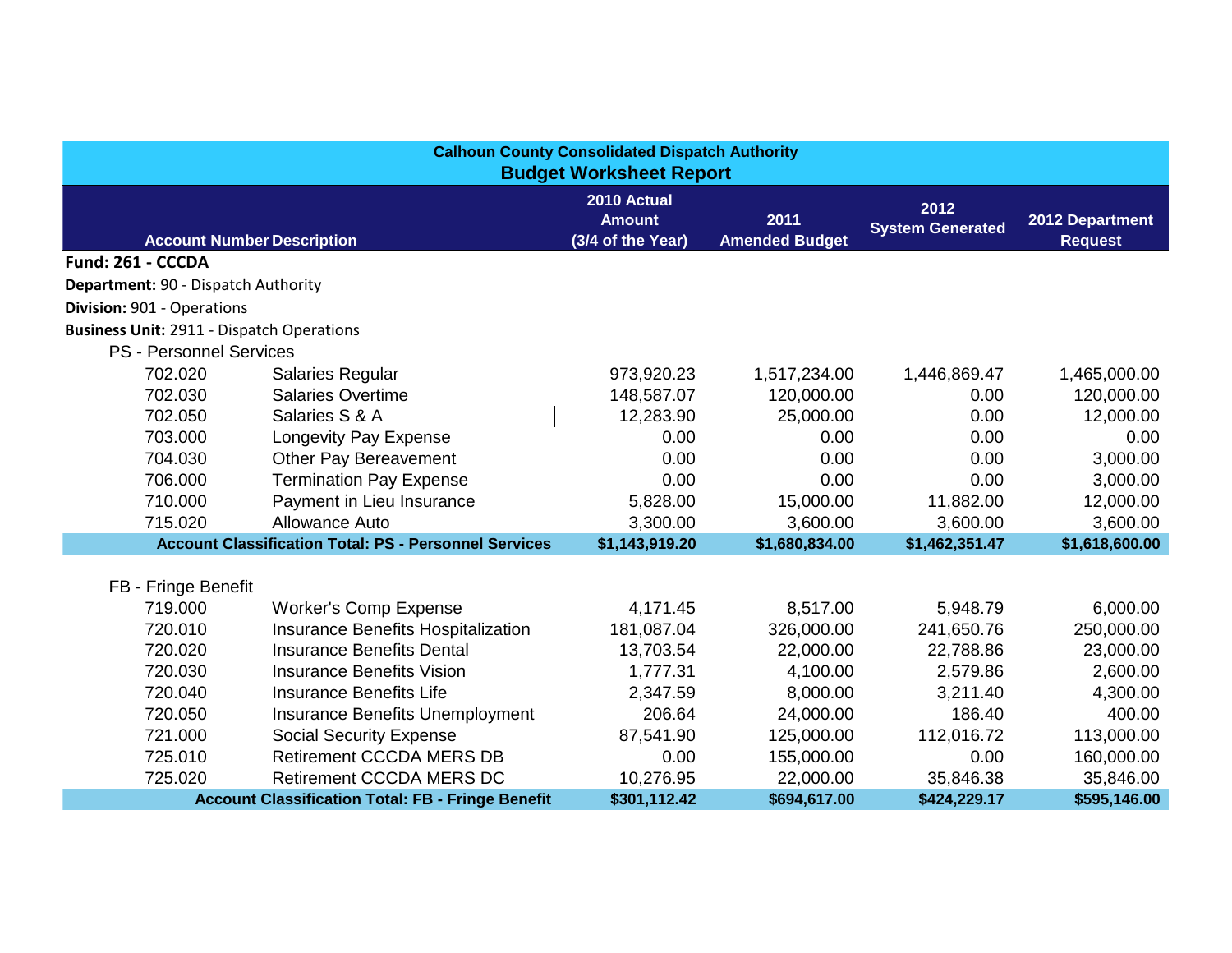## **Maintenance and/or Service Contracts/Agreements**

| Vendor                         | <b>Description</b>                                                   | 2011            | 2012 Budget  |  |
|--------------------------------|----------------------------------------------------------------------|-----------------|--------------|--|
| <b>Radio Communications</b>    | Antenna Sites and Radio Network Equipment                            | \$50,666        | \$48,890     |  |
| <b>Radio Communications</b>    | Tower Lease (176 Meachem Ave)                                        | \$14,928        | \$15,423     |  |
| <b>Motorola</b>                | CAD System Maintenance (paid thru June 2011)                         | \$133,111       | \$137,104    |  |
| <b>DSS Corporation</b>         | Equature Recording System (1st yr included w/purchase)               | \$4,825         | \$4,825      |  |
| <b>CORE Technologies</b>       | Support for MultiBridge Enterprise (Secure Tunnel)                   | \$1,250         | \$1,500      |  |
| <b>Advanced Wireless (AWT)</b> | Vesta Pallas 9-1-1 Phone System Support (some services pd thru 2012) | X<br>(\$24,556) | \$24,556     |  |
| <b>Bridgeway Cummins</b>       | Generator maintenance and service                                    | \$1,600         | \$1,600      |  |
| <b>MSP - CJIS Division</b>     | <b>LEIN Agency and Station Fee</b>                                   | \$4,550         |              |  |
| <b>MSP - CJIS Division</b>     | <b>LGNet Connection</b>                                              | \$2,500         | \$7,500      |  |
| <b>MPSCS</b>                   | 800 MHz Radio System Mic Fees for our portable radios                | \$1,500         | \$1,000      |  |
| <b>MPSCS</b>                   | Maintenance on MPSCS Towers - 5706 and 5704                          | X               | \$12,000     |  |
| <b>JESRI</b>                   | Map Editor for CAD Map                                               | \$2,200         | \$2,200      |  |
| <b>Midwest Communications</b>  | Tower Lease - Girard Rd (Contractual 2% increase each year)          | \$10,200        | \$10,500     |  |
| <b>Adams Remco</b>             | Copy Machine Maintenance (2012 quoted 10% increase - opted out)      | \$420           | $\mathbf{X}$ |  |
| <b>Critical System Service</b> | Maintenance & 24/7 Response for Air Handling Systems                 | \$6,167         | \$5,808      |  |
| <b>NotePage</b>                | <b>Paging Software</b>                                               | \$345           | \$425        |  |
| <b>Priority Dispatch</b>       | ProQA Software and 3 Cardsets Support/Maintenance                    | $\sf X$         | \$5,440      |  |
| Various Vendors - Ti           | Service/Support Contingency (time and materials agreements)          | \$10,000        | \$10,000     |  |
|                                |                                                                      | TOTAL:          | \$288,771.40 |  |